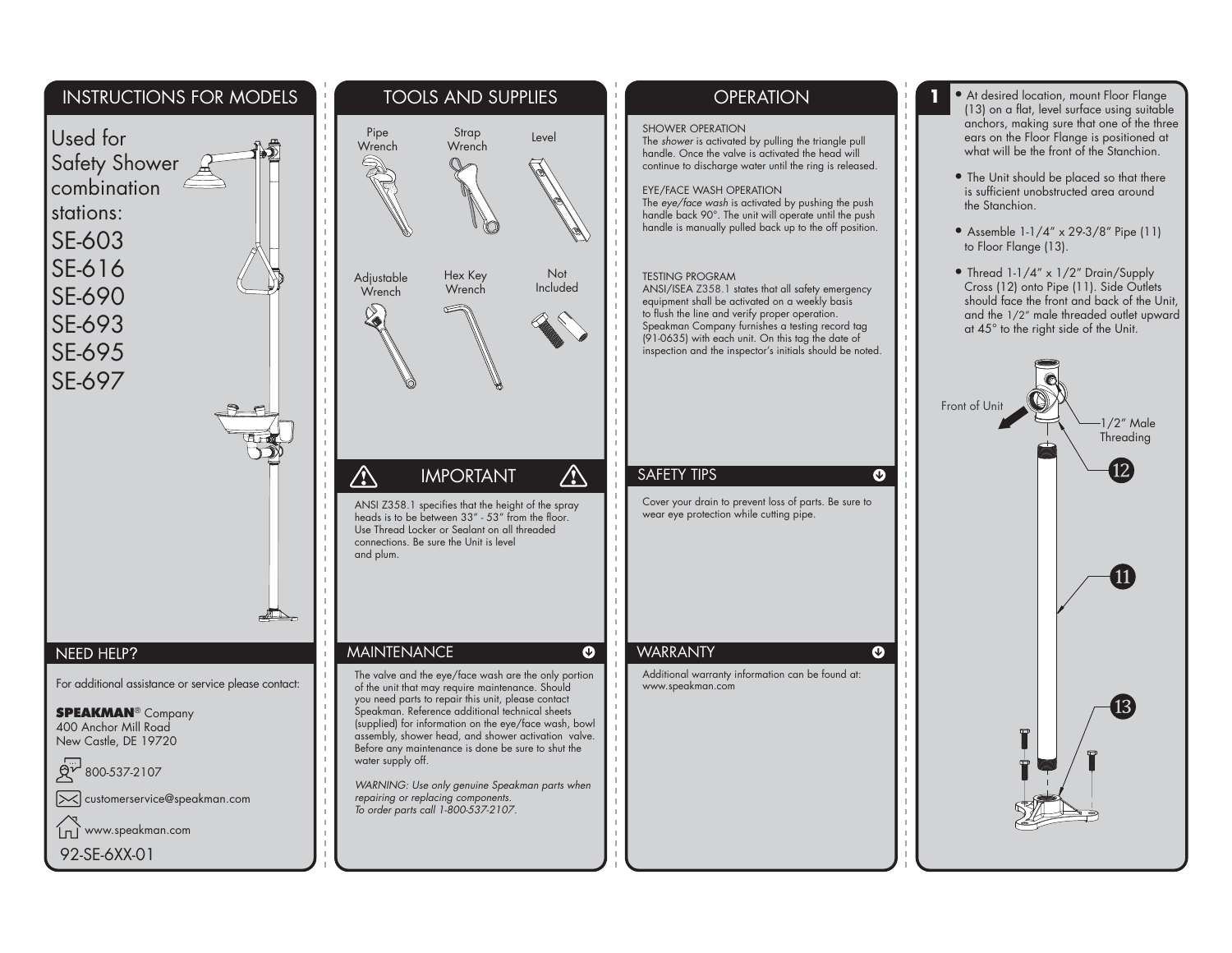• Assemble the Lever Handle Assembly (16) to Ball Valve (5) using Nylo-Hex Nut (17), being sure to orient the Handle as shown below.

**6**

- Insert the slot in the Pull Rod (20) over the Lever Handle Assembly (16) and insert Pin (18).
- Secure Pin (18) with Cotter Pin (19).







- **7** • Assemble 1-1/4" x 6" Pipe (21) to Drain/ Supply Cross (12).
	- Install Street Elbow (22), making sure the male threading is plum.
	- Assemble the 1-1/4" Bowl Mounting Spud (23) to Street Elbow (22), making sure the top surface is level.



#### BOWL GROUP AND EYE/FACE WASH REFERENCE

- **SE-603 Series** Includes SE-400 Eye/Face Wash Unit with Aerated Sprays and Stainless Steel Bowl
- **SE-616 Series** Includes SE-505 Eyewash Unit with Aerated Sprays and Stainless Steel Bowl
- **SE-690 Series** Includes SE-490 Eye/Face Wash Unit with Soft Flow Sprays and Stainless Steel Bowl
- **SE-693 Series** Includes SE-582 Eyewash Unit with Aerated Sprays and Stainless Steel Bowl
- **SE-695 Series** Includes SE-495 Eye/Face Wash Unit with Soft Flow Sprays and Plastic Bowl
- **SE-697 Series** Includes SE-580 Eyewash Unit with Aerated Sprays and Plastic Bowl
- **8** • Assemble Eyewash Assembly (24) by aligning the Strainer Drain thread on the Eyewash with the Bowl Mounting Spud (23) on Stanchion.
	- Secure Eyewash by tightening Strainer Drain with a 7/16" Allen Wrench, making sure the Eyewash Assembly (24) is level once fully tightened.

**Note:** Your Bowl and Eyewash appearance  $\mid$  may vary depending on model. Image shown is for reference only. Install Bowl group as described. Reference additional technical sheets (supplied) for information on the bowl assembly. Before any maintenance is done be sure to shut the water supply off.

![](_page_1_Picture_20.jpeg)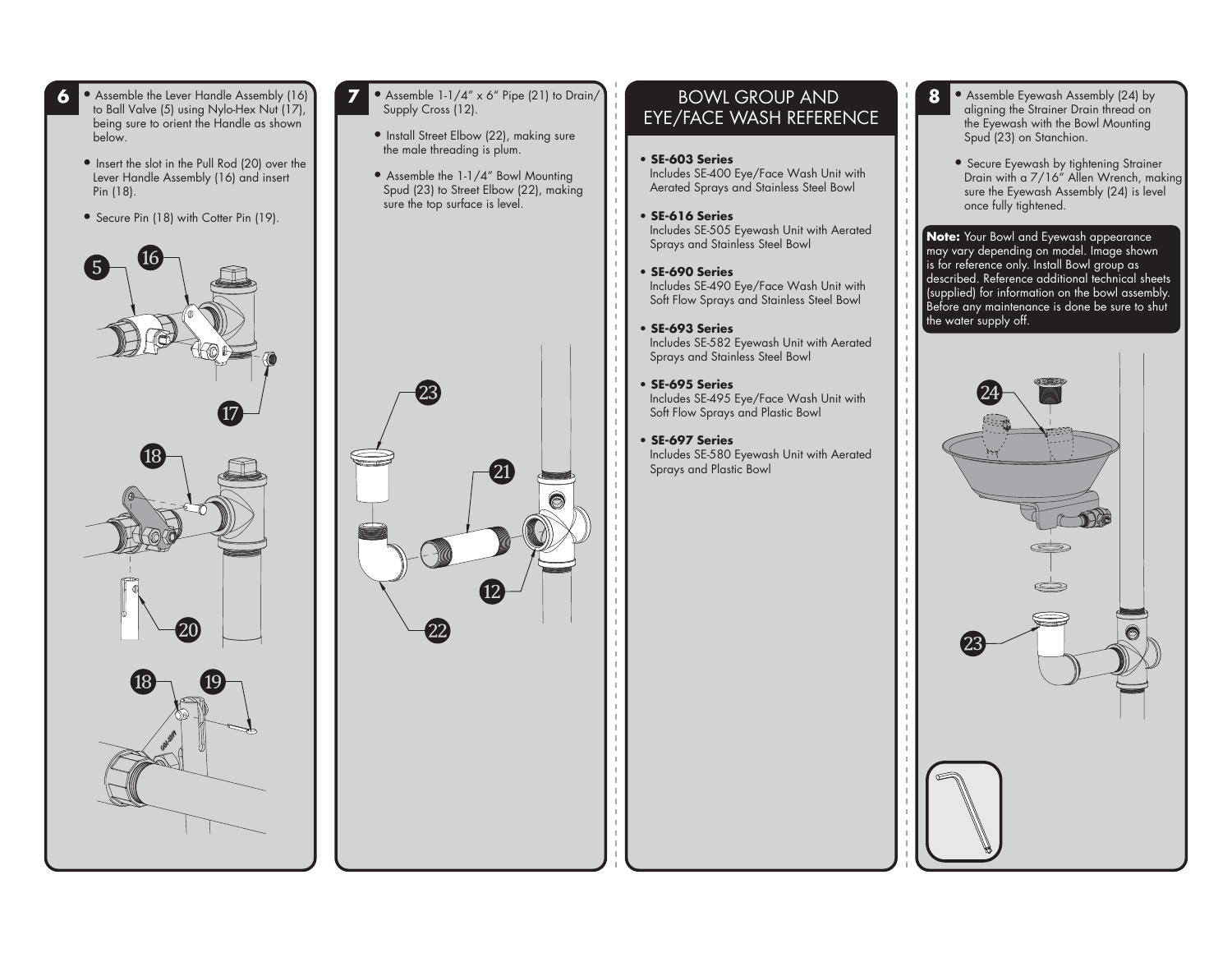## **SE-603 / 616 / 690 / 693 / 695 / 697 EXPLODED VIEW AND REPAIR PARTS**

# **SPEAKMAN®**

![](_page_2_Figure_2.jpeg)

| <b>ITEM NO.</b>                        | <b>DESCRIPTION</b>                                             |  |  |  |  |
|----------------------------------------|----------------------------------------------------------------|--|--|--|--|
| 0                                      | 1" X 90° GALV. STREET ELBOW                                    |  |  |  |  |
| (2)                                    | 1" X 17-5/8" GALV. PIPE, TBE                                   |  |  |  |  |
| 6                                      | 1" CHROME PLATED BRASS BALL VALVE                              |  |  |  |  |
| 6                                      | 1" X 4-1/2" GALV. PIPE, TBE                                    |  |  |  |  |
| $\boldsymbol{\sigma}$                  | 1-1/4" GALV, PLUG                                              |  |  |  |  |
| $\left(3\right)$                       | 1-1/4" X 1-1/4" X 1" GALV. TEE                                 |  |  |  |  |
| $\mathbf{O}$                           | 1-1/4" X 22-1/4" LG. PIPE, TBE                                 |  |  |  |  |
| $\boldsymbol{\textcircled{\small{1}}}$ | $1-1/4"$ GALV. TEE                                             |  |  |  |  |
| ⑪                                      | 1-1/4" X 29-3/8" LG, GALV, PIPE, TBE                           |  |  |  |  |
| $\mathbf{E}$                           | 1-1/4" X 1/2" GALV. DRAIN/SUPPLY CROSS                         |  |  |  |  |
| ®                                      | 1-1/4" GALV. FLOOR FLANGE                                      |  |  |  |  |
| ⊕                                      | <b>8" DELUGE SHOWERHEAD</b>                                    |  |  |  |  |
| ß                                      | STAINLESS STEEL FLEXIBLE SUPPLY HOSE                           |  |  |  |  |
| 16                                     | LEVER HANDLE ASSEMBLY WITH SPRING PLUNGER                      |  |  |  |  |
| $\bm \varpi$                           | 7/16-20 UNF STAINLESS STEEL NYLO-HEX NUT                       |  |  |  |  |
| ®                                      | <b>CLEVIS PIN</b>                                              |  |  |  |  |
| $\boldsymbol{\mathbb{\Omega}}$         | <b>COTTER PIN</b>                                              |  |  |  |  |
| $\boldsymbol{\Omega}$                  | <b>29" ALUMINUM PULL ROD</b>                                   |  |  |  |  |
| ☎                                      | 1-1/4" X 6" LG. GALV. PIPE, TBE                                |  |  |  |  |
| $\mathbf{22}$                          | 1-1/4" GALV. STREET ELBOW                                      |  |  |  |  |
| 23                                     | 1-1/4" GALV. BOWL MOUNTING SPUD                                |  |  |  |  |
| ☎                                      | <b>BOWL AND EYEWASH UNIT COMBINATIONS</b>                      |  |  |  |  |
| 24                                     | SE-603 STAINLESS STEEL BOWL / SE-400 (AERATED) EYE/FACE WASH   |  |  |  |  |
| $\boldsymbol{2}$                       | SE-616 STAINLESS STEEL BOWL / SE-505 (AERATED) EYEWASH         |  |  |  |  |
| 24                                     | SE-690 STAINLESS STEEL BOWL / SE-490 (SOFT FLOW) EYE/FACE WASH |  |  |  |  |
| $\bf{2}$                               | SE-693 STAINLESS STEEL BOWL / SE-582 (AERATED) EYEWASH         |  |  |  |  |
| 24                                     | SE-695 PLASTIC BOWL / SE-495 (SOFT FLOW) EYE/FACE WASH         |  |  |  |  |
| ☎                                      | SE-697 PLASTIC BOWL / SE-580 (AERATED) EYEWASH                 |  |  |  |  |
| ☎                                      | <b>PADDLE HANDLE</b>                                           |  |  |  |  |
| 26                                     | 3/8" STAINLESS STEEL NYLO-HEX NUT                              |  |  |  |  |
| Ø                                      | 1/2" CHROME PLATED BRASS BALL VALVE                            |  |  |  |  |

#### **REPAIR PARTS**

| <b>ITEM NO.</b> | <b>PART NO.</b>  | <b>DESCRIPTION</b>            |
|-----------------|------------------|-------------------------------|
| 6               | <b>SE-911</b>    | " BALL VALVE                  |
| 6               | <b>SE-911-SS</b> | 1" STAINLESS STEEL BALL VALVE |
| ⊕               | <b>SE-810</b>    | 8" PLASTIC SHOWERHEAD         |
| 4               | RPG63-0095       | STAINLESS STEEL SUPPLY HOSE   |
| ☎               | RPG47-0046       | <b>PULL ROD</b>               |